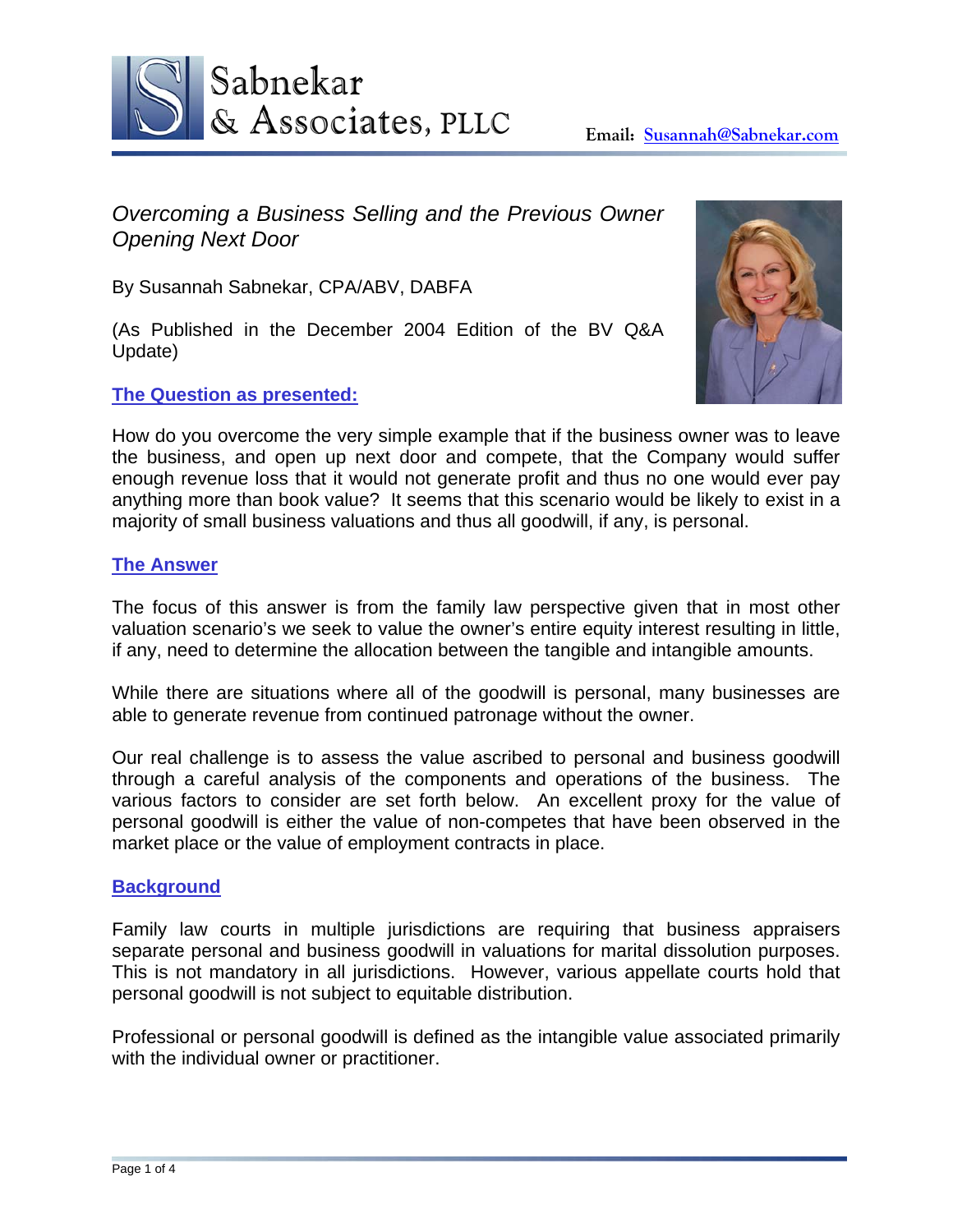

Practice, entity, or business goodwill is the intangible value that is associated with the practice as an institutional entity.

While there *are* businesses or professional practices in which all of the goodwill is personal, a thorough analysis of the factors that separate personal and business goodwill generally suggests that some portion of the goodwill is appropriately defined as business goodwill.

## **Specific Factors to Consider**

We are required to assess and document the type of goodwill by looking at the following broad categories:

- Type of Service: Is it personal labor (representative of personal goodwill) or is it manufacturing (representative of business goodwill)?
- Customers: Are they referred to the business (generally business goodwill) or to the owner (generally personal goodwill)?
- The Company: Is there a trained work force (representative of business goodwill)? Is this a startup enterprise (generally representative of business goodwill) or a mature company (generally some component of goodwill is personal)? Is the business name itself marketable (entity goodwill) or is it named as John Doe Practice (professional goodwill)?
- Owner: Reputation, age, work habits, knowledge, and judgment. What succession plan, if any, is in place?
- Restrictions: What is the total size of the market? When many competitors exist, there is generally significant professional goodwill; however, when few competitors exist goodwill is likely to be best classified as entity goodwill. What covenants and financial guarantees exist? Generally covenants and financial guarantees suggest that professional goodwill exists.

Specific approaches that may be used to attempt to establish the value of personal goodwill are as follows:

Top-Down Approach: Under this approach the business is valued at its enterprise value using the methods typically employed to determine value. One would then proceed to identify the discrete components of personal goodwill (the items discussed above) and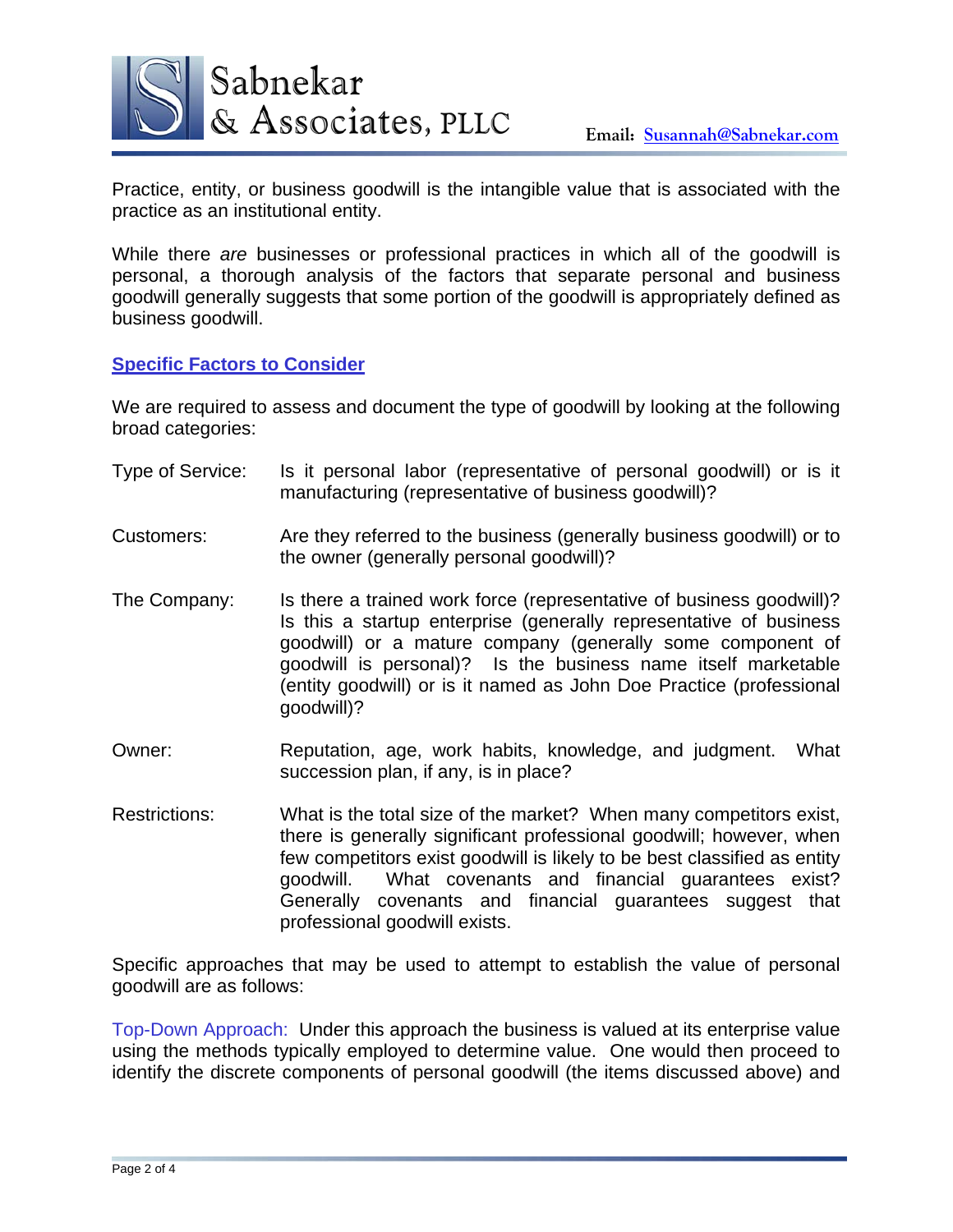

reduce the initial valuation conclusions by the amount of the personal goodwill identified.

Bottom-Up Approach: Using this methodology, the valuation process would start with the adjusted book value. The tangible assets along with the identifiable intangible assets (such as patents, copyrights, and trademarks) are valued at current fair market value and added to the adjusted book value. To this amount, one would add the components of business goodwill, such as: business location, workforce in-place, established internet business, etc.

With and Without Approach: Under this approach, two separate valuations must be conducted. For the first, the business is valued under the assumption that the inspouse continues to own the enterprise. For the second valuation, the business is valued assuming that the in-spouse no longer operates the business. We would normally assume that the cash flow generated would decrease in the second valuation either from loss of business revenue (if professional goodwill is identified) or from additional payments required to be made to the departed owner or expenses that might be higher given the need to execute an employment agreement with the owner.

When personal goodwill must be excluded, an excellent proxy for the amount of goodwill that is personal is the value of non-competes executed in the market place. The market sales transaction method that examines transactions as reported by Bizcomps, Done Deals, Pratt's Stats, and IBA frequently identifies the value assigned to non-compete agreements. Typically, this value is included within the sales price.

For example, let us assume that through using the capitalization of earnings method the initial valuation conclusion is \$300,000. However, upon completion of the direct sales transaction method the value conclusions, after eliminating the effects of the noncompete, are \$150,000. It would be quite defensible to take the position that the \$150,000 difference (the value of the non-compete) is in fact personal goodwill.

Similarly, the value of personal goodwill may be established by the value of the employment agreement that is executed in these "real sale" transactions.

### **Summary**

Separating personal and business goodwill will most likely continue to be challenging. While in theory, it seems that this process should be straight forward, it is extremely difficult in practice, given the subjective nature of the various components. Obtaining reliable information concerning the value of non-competes and employment agreements executed in the open market may assist valuation experts in this area.